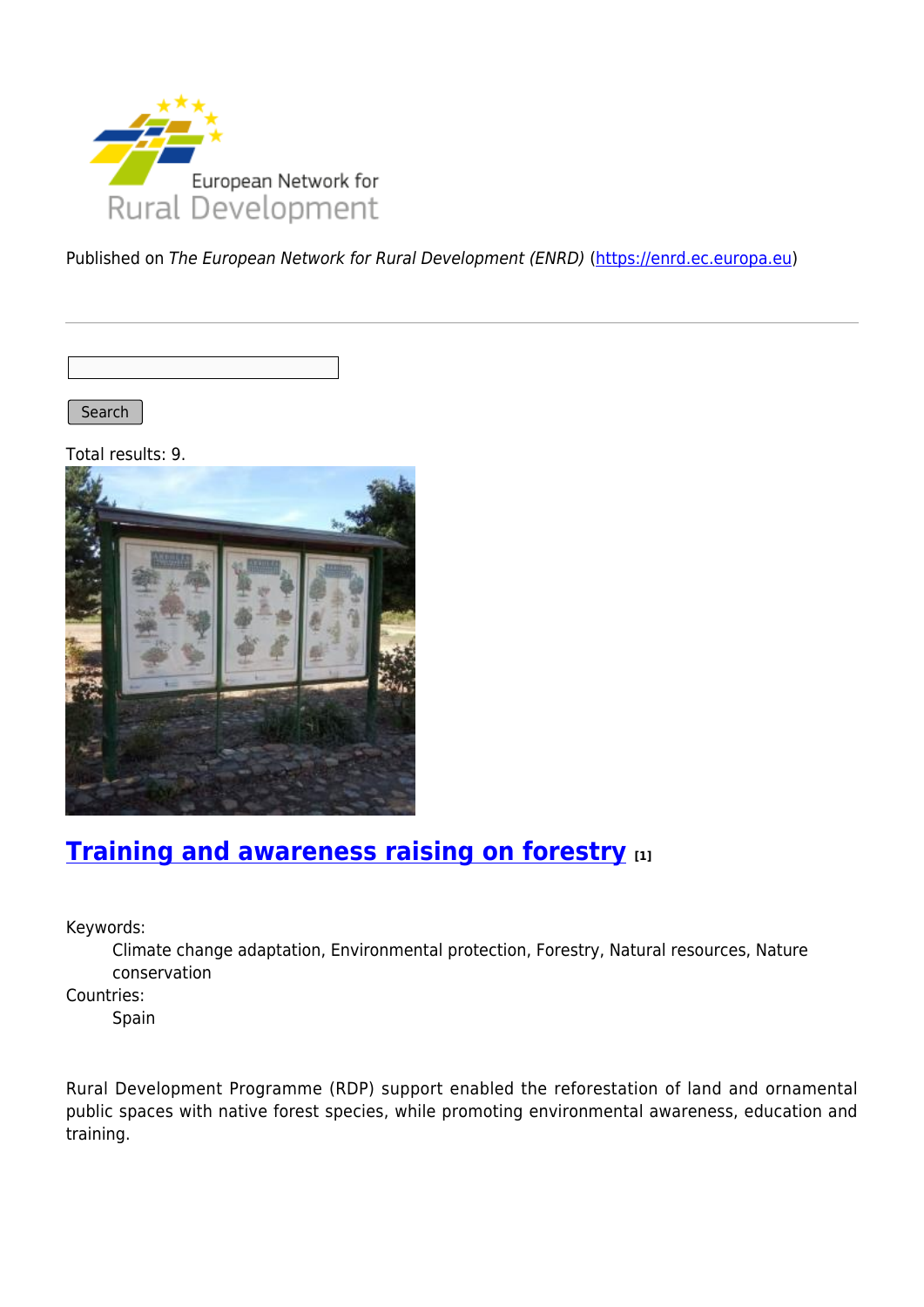

#### **[BOSOLA – a demonstration project on photovoltaic irrigation](https://enrd.ec.europa.eu/projects-practice/bosola-demonstration-project-photovoltaic-irrigation_en) [2]**

Keywords: Agriculture, Cooperation, Innovation, Irrigation Countries: Spain

Setting up a hybrid irrigation system using solar energy to reduce energy costs and carbon dioxide emissions.



## **[Building dry stone walls in the Balearic Islands](https://enrd.ec.europa.eu/projects-practice/building-dry-stone-walls-balearic-islands_en) [3]**

Keywords:

Agriculture, Climate change adaptation, Environmental protection, Family farming, Natural resources, Young farmers

Countries:

Spain

A young farmer received RDP support to build stone wall terraces, helping him to improve the farm's productivity, while protecting its soil from erosion.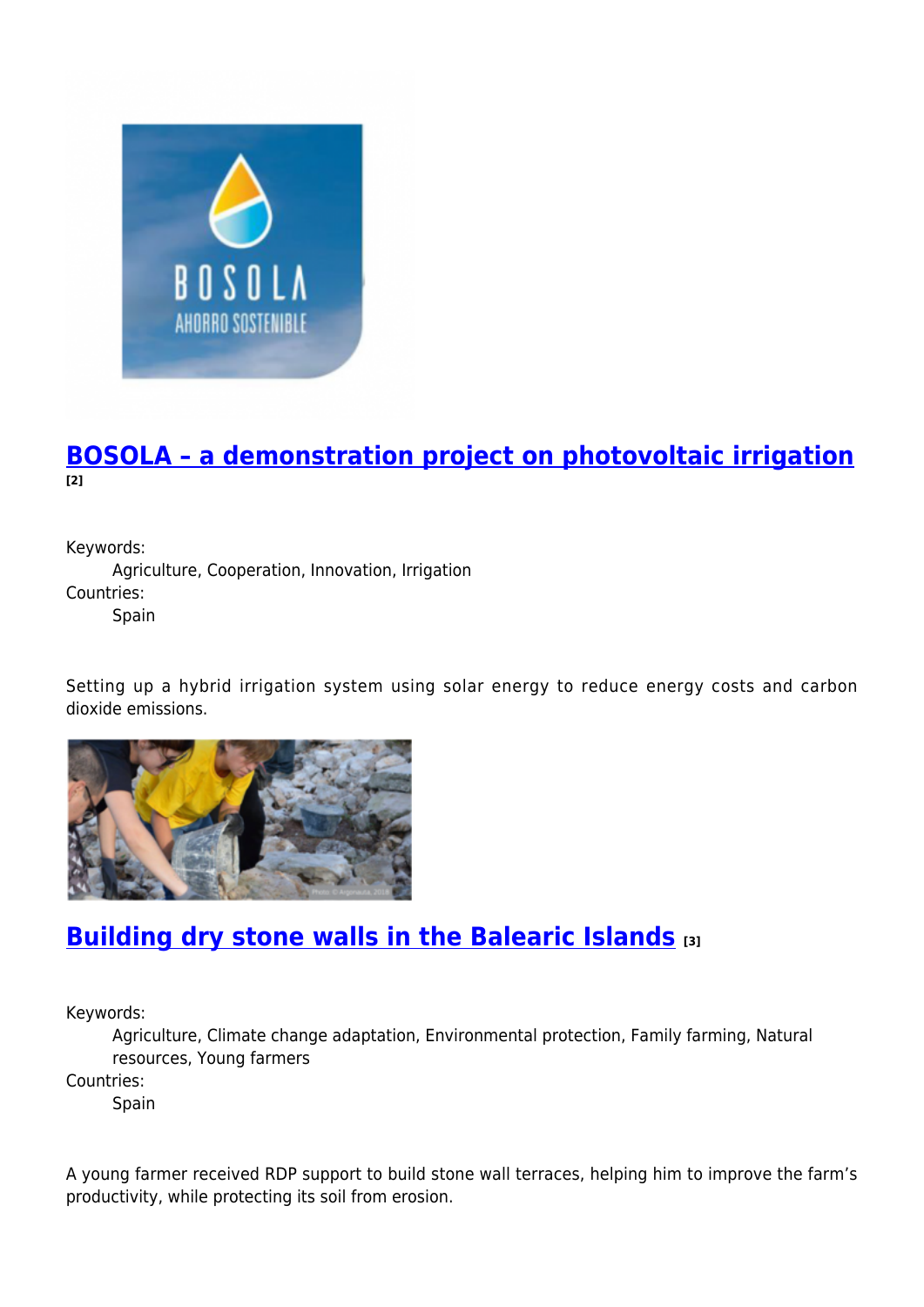

## **[Regadio de Precisão – Precision Irrigation](https://enrd.ec.europa.eu/projects-practice/regadio-de-precisao-precision-irrigation_en) [4]**

Keywords:

Agriculture, Climate change adaptation, Cooperation, Irrigation, Natural resources, Water management

Countries:

Portugal

An EIP-AGRI Operational Group was set up to develop new agronomic tools that will enable farmers to use pivot irrigation more efficiently.



## **[GO SETOS - Multifunctional borders for sustainable](https://enrd.ec.europa.eu/projects-practice/go-setos-multifunctional-borders-sustainable-landscape-and-agriculture_en) [landscape and agriculture](https://enrd.ec.europa.eu/projects-practice/go-setos-multifunctional-borders-sustainable-landscape-and-agriculture_en) [5]**

Keywords:

Agriculture, Biodiversity, Climate change adaptation, Cooperation, Environmental protection, Innovation, Rural Inspiration Awards: nominees, Soil management

Countries:

**Spain** 

An EIP-AGRI Operational Group working together to increase the implementation of multifunctional hedgerows that offer environmental benefits as well as climate mitigation and adaptation.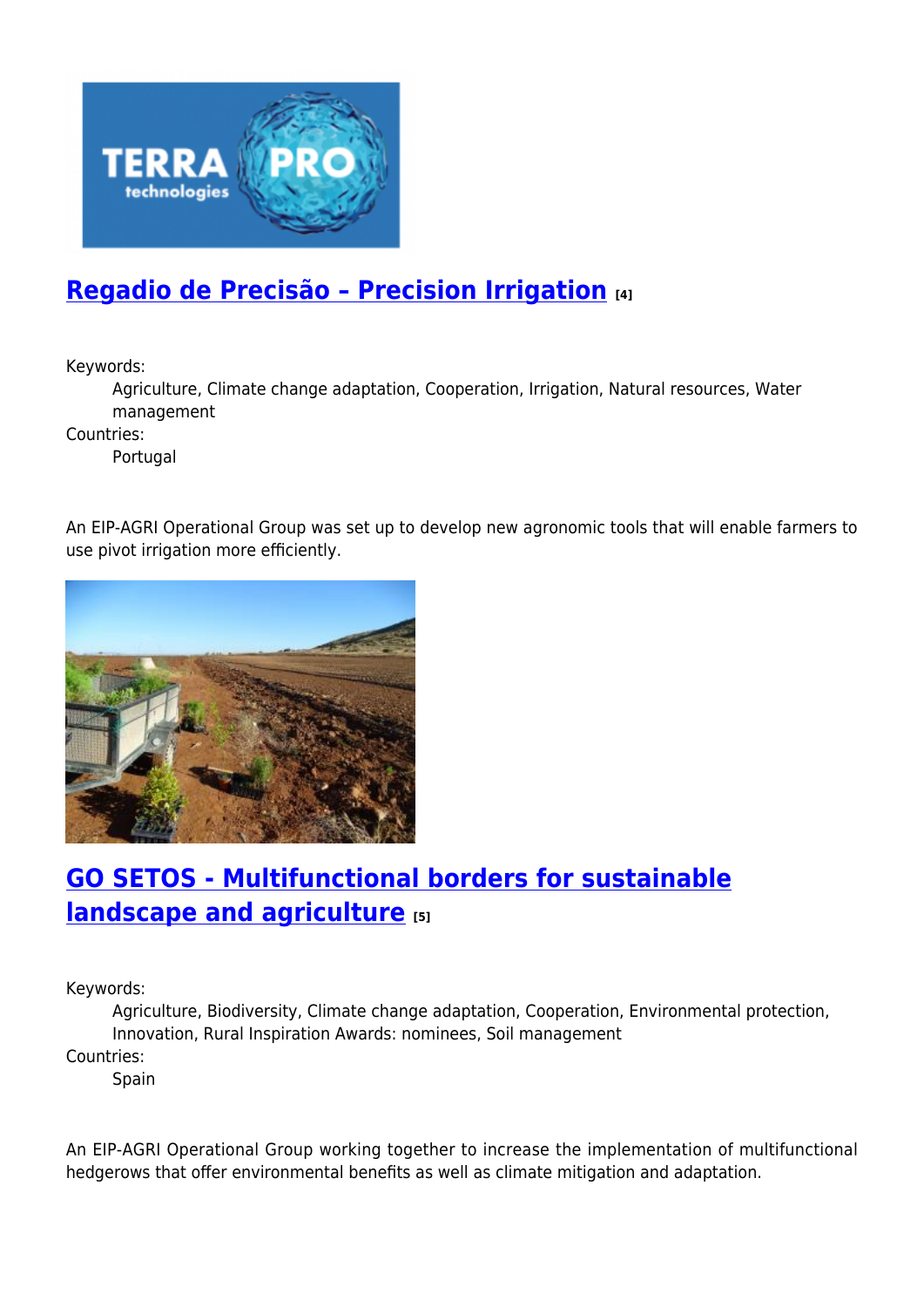

#### **[Supporting viticulture on steep slopes and terraces](https://enrd.ec.europa.eu/projects-practice/supporting-viticulture-steep-slopes-and-terraces_en) [6]**

Keywords:

Agriculture, Biodiversity, Climate change adaptation, Environmental protection, Family farming, Organic farming, Product quality

Countries:

Luxembourg

Granting a premium to support viticulture on steep slopes and terraced vineyards as a high-quality farming practice



#### **[Reducing energy costs for irrigation](https://enrd.ec.europa.eu/projects-practice/reducing-energy-costs-irrigation_en) [7]**

Keywords:

Agriculture, Energy efficiency, Irrigation, Producer groups, Renewable energy, Sustainability Countries:

Spain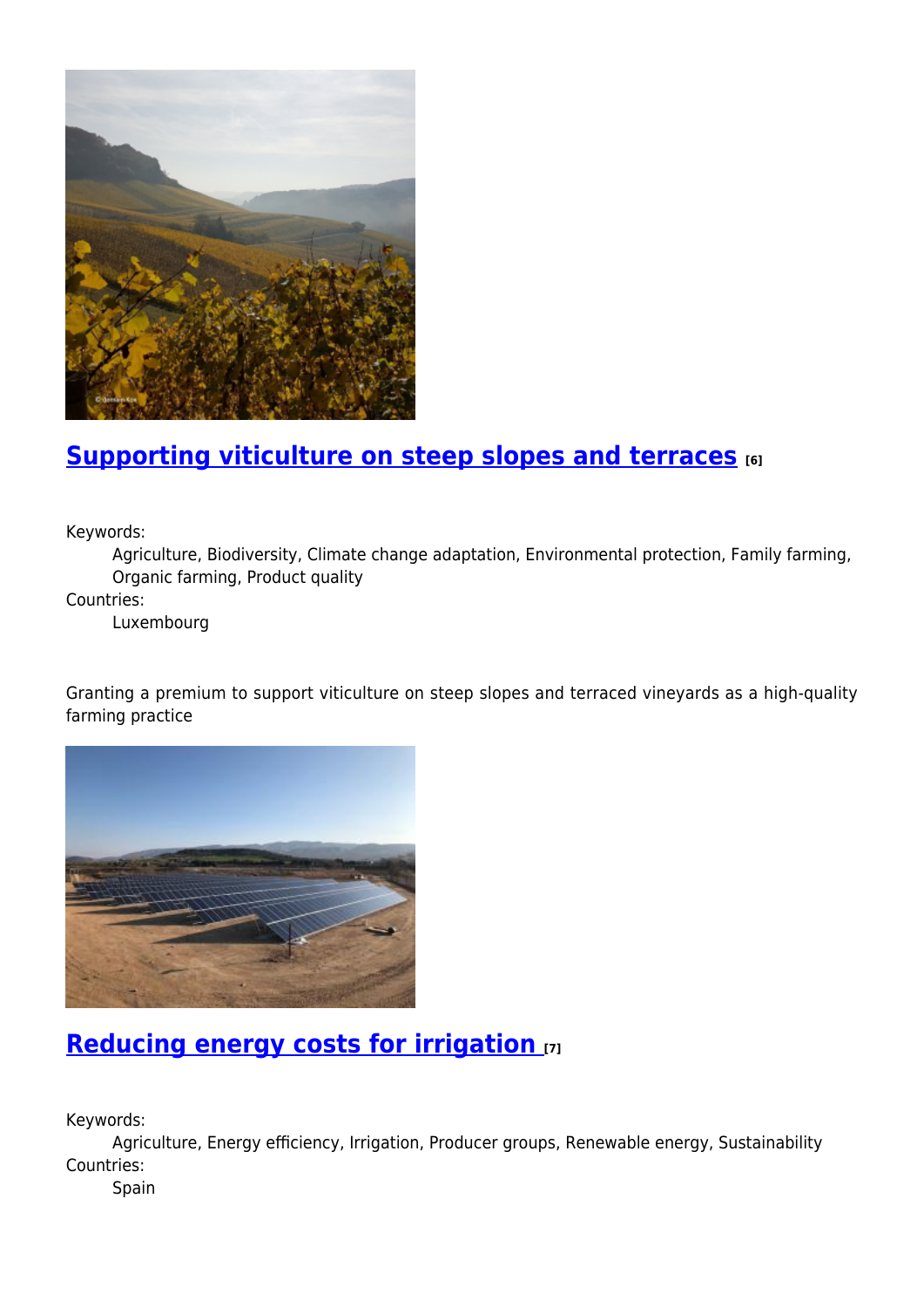Expanding a water reservoir and installing a solar farm to reduce the energy costs of irrigation.



# **[Herdade do Esporão – Water use efficiency in quality grapes](https://enrd.ec.europa.eu/projects-practice/herdade-do-esporao-water-use-efficiency-quality-grapes-production_en) [production](https://enrd.ec.europa.eu/projects-practice/herdade-do-esporao-water-use-efficiency-quality-grapes-production_en) [8]**

Keywords:

Agriculture, Environmental protection, Irrigation, Organic farming, Water management Countries:

Portugal

A company that produces wine and olive oil developed a strategy to improve its water use efficiency and receives AECM support for its water-saving agricultural good practices.



# **[Modernisation of irrigation infrastructure at the Community](https://enrd.ec.europa.eu/projects-practice/modernisation-irrigation-infrastructure-community-p%C3%A1ramo-medio_en) [of Páramo Medio](https://enrd.ec.europa.eu/projects-practice/modernisation-irrigation-infrastructure-community-p%C3%A1ramo-medio_en) [9]**

Keywords: Agriculture, Irrigation, Water management Countries: Spain

**RDP support financed the replacement of outdated irrigation infrastructure towards improved water use efficiency, increased crop yields and reduced energy costs.**

**Source URL:**

https://enrd.ec.europa.eu/projects-practice/\_en?project\_keywords\_filter=19753&amp%3Bamp%3Bproject\_country=All